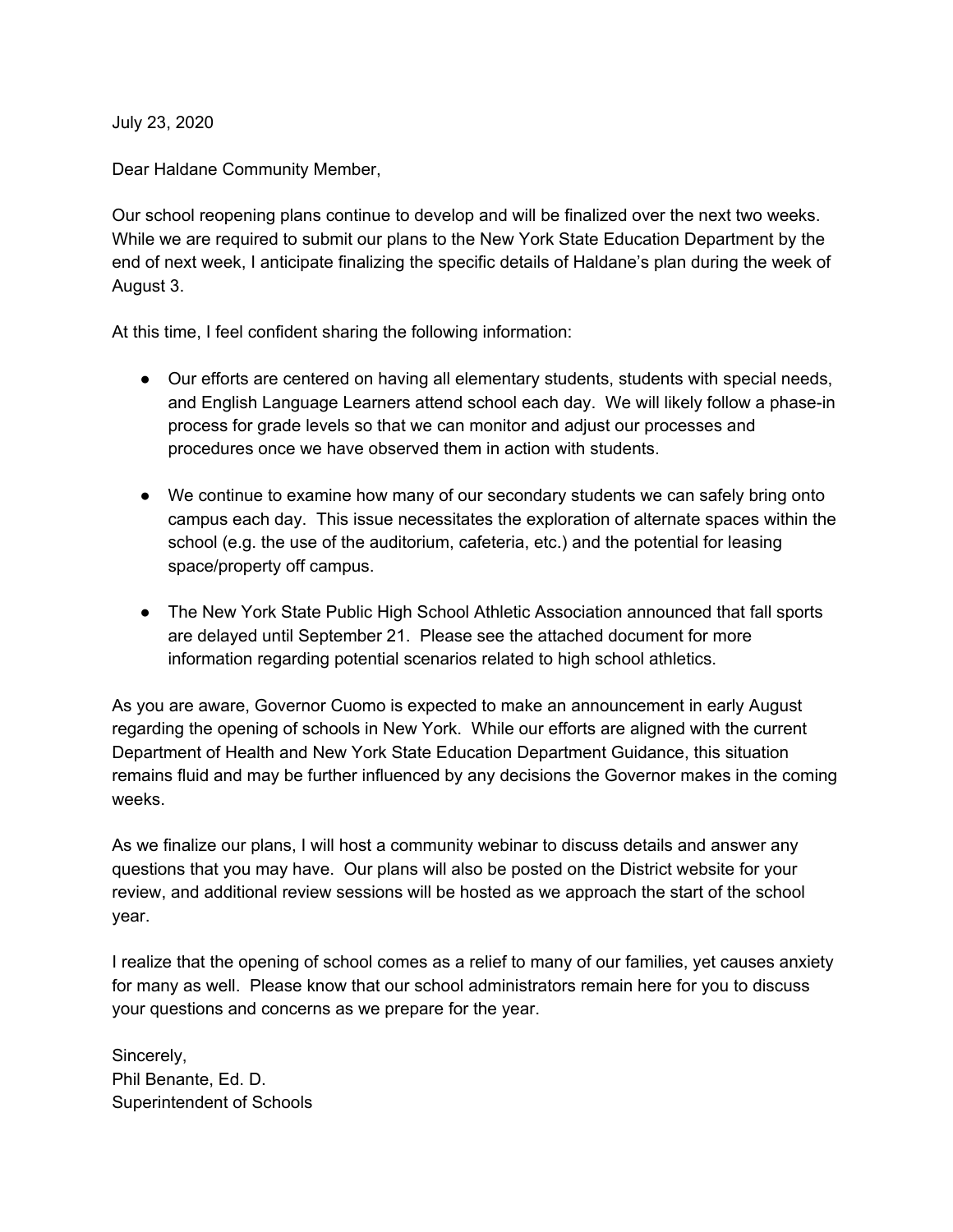## **NEW YORK STATE PUBLIC NEWS ANNOUNCEMENT HIGH SCHOOL ATHLETIC ASSOCIATION** For Immediate Release



*Education Through Interscholastic Athletics* [cwatson@nysphsaa.org](mailto:cwatson@nysphsaa.org)

July 16, 2020

**Contact Information:** Chris Watson, Dir. of Communications Phone: 518-690-0771 Ext. 308

# **NYSPHSAA To Delay Fall Sports Start Date & Cancel Fall Championships**

**Latham, NY** – The Officers of the New York State Public High School Athletic Association (NYSPHSAA), voted to delay the official start date of the Fall 2020 sports season, cancel the Fall 2020 Regional and State Championships and prepare to implement a condensed season schedule in January 2021 if high school sports remain prohibited throughout 2020 due to COVID-19. This decision comes at the recommendation of the NYSPHSAA COVID-19 Task Force when they convened as a working group for the third time this morning.

"As the state considers reopening, it is unrealistic to believe athletic seasons can start on August 24<sup>th</sup> as originally scheduled," said Paul Harrica, NYSPHSAA President. "The priority will continue to be on the educational process and a return to learning in the safest way possible."

The NYSPHSAA Officers' decision includes:

- Delay Fall sports start date until Monday, September 21st (*NYSPHSAA PAUSE*)
- Cancel Fall Regional and State Championship events
- Waive seven-day practice rule
- Maintain current practice requirements
- Encourage geographic scheduling for games & contests
- Schools would have the option, if permitted by state officials, to offer off-season conditioning workouts.

"We recognize this is challenging for everyone, but the decisions made at the State level are based upon data and statewide infection rates all in an effort to stop the spread of COVID and reopen responsibly," said Dr. Robert Zayas, NYSPHSAA Executive Director. "At this time, Department of Health guidance presented on July 13<sup>th</sup> prohibits interscholastic athletics across the state. The Association will continue to follow state guidance and will work collectively with State officials to ensure high school athletics will start up responsibly in the future. As an association, we must be willing to be flexible and continue to explore all options with students' safety as our main focus," Zayas concluded.

With regional differences, schools and areas will be impacted differently by the COVID-19 crisis. At the discretion of the NYSPHSAA Officers and authorization from state officials, if the Fall sports seasons are interrupted or impacted by COVID-19 crisis (i.e. state official guidance, school closings, cancelation of high-risk sports, etc.) then a condensed seasons plan will be implemented.